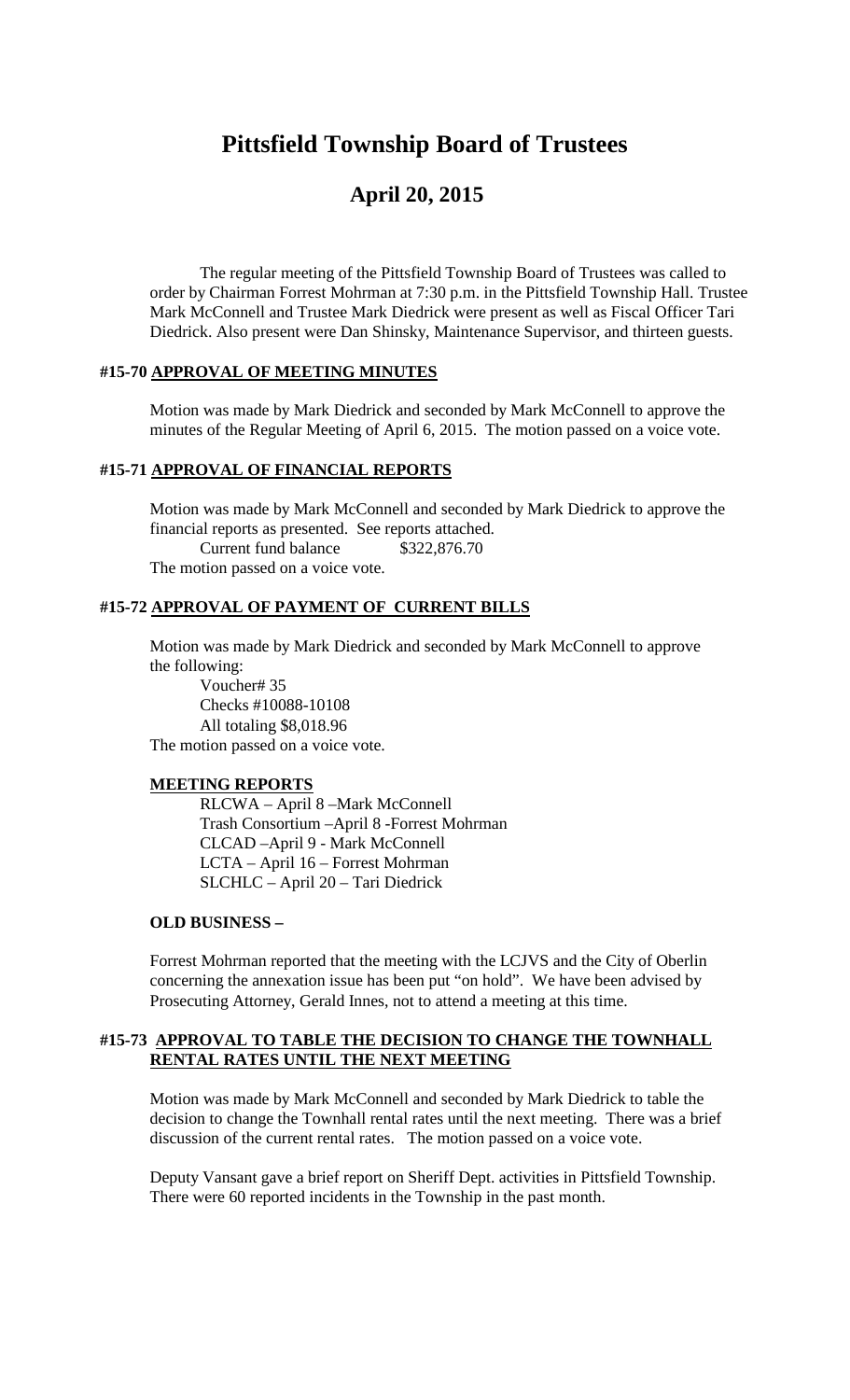Bert Latran gave a report on the  $50<sup>th</sup>$  Anniversary Event held on April 11<sup>th</sup> in remembrance of the Pittsfield tornado. The event was sponsored by the Pittsfield Township Historical Society. It was very well attended. Forrest Mohrman thanked the group for their time and efforts in planning the event.

Amy Szmania, representing Lorain County Community College, informed the group of the New Graduate Award being offered by the college. This incentive award offers credit hours at a cost of \$1.00 after the purchase of three credits at the regular price. This offer applies to new high school graduates.

The Township has received a letter from the Lorain County Auditor's office concerning a payment of \$332.92 for a refund of an Estate Tax. Tari Diedrick will call the office to inquire about this payment due.

#### **ROAD & MAINTENANCE REPORT –**

Dan Shinsky reported on several road projects needing attention.

#### **#15-74 APPROVAL TO BEGIN THE BID PROCESS FOR THE 2015 CHIP AND SEAL PROJECTS AND THE OPWC PROJECT OF RESURFACING WHITNEY ROAD BY SUBMITTING LEGAL NOTICE TO THE LOCAL NEWSPAPERS**

Motion was made by Mark Diedrick and seconded by Mark McConnell to approve beginning the bid process for the 2015 Chip and Seal projects and the OPWC project of resurfacing Whitney Road by submitting legal notice to the local newspapers. The notices should state that the bid opening will be at the May  $18<sup>th</sup>$  meeting of the Board. The motion passed on a voice vote.

#### **#15-75 APPROVAL TO ALLOCATE \$6,000 IN THE BUDGET FOR THE TILE PROJECT ON HUGHES ROAD**

Motion was made by Mark Diedrick and seconded by Mark McConnell to approve the allocation of \$6,000.00 in the budget for the tile project on Hughes Road. A portion of this amount will be reimbursed by the Lorain County Storm Water District. The motion passed on a voice vote.

#### **#15-76 APPROVAL TO APPLY TO THE STATE OF OHIO FOR EMERGENCY REPAIR FUNDS FOR REPAIRS TO THE CULVERT ON PITTS ROAD**

Motion was made by Mark McConnell and seconded by Mark Diedrick to approve the plan to apply to the State of Ohio for emergency repair funds for repairs to the culvert on Pitts Road, just south of State Route 303. Discussion followed. The motion passed on a voice vote.

#### **TOWNSHIP HALL REPORT –**

It has been reported that the round tables in the Townhall are in need of repair. Mark Diedrick will obtain prices for the purchase of new tables and a decision will be made at the next meeting.